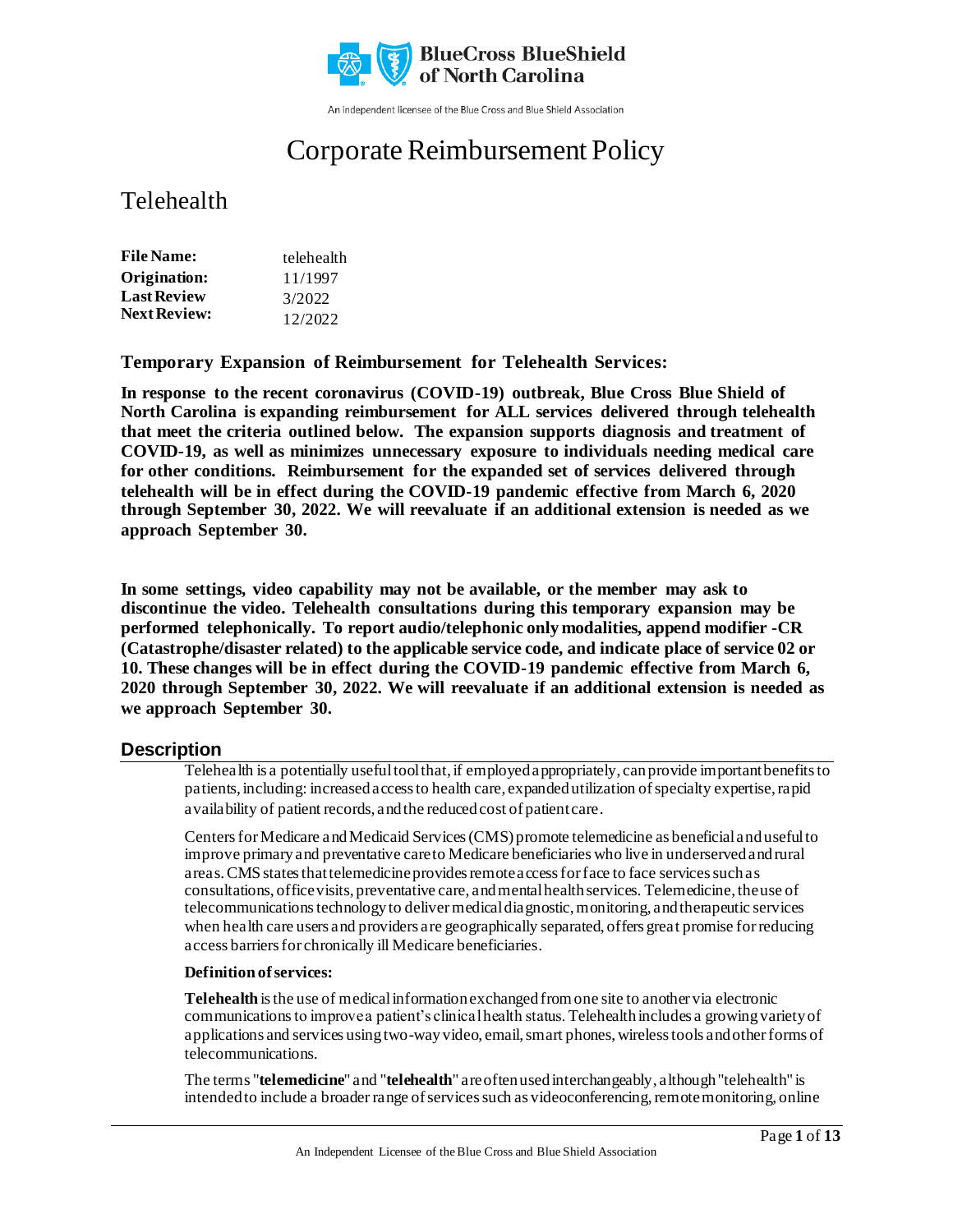digital evaluation and management services, and transmission of still images. The main proposed advantage of telehealth is the capability of delivering medical services to distant areas with low access to medical specialists. For the purposes of this policy, **"telemedicine**" refers specifically to the subset of telehealth represented by the delivery of clinical services via synchronous, interactive audio and video telecommunications systems.

 There has been interest on behalf of patients and providers to use electronic means to manage common medical conditions in lieu of a formal office visit. Online digital evaluation and management services using Internet resources is a subset of telehealth that gives health providers the ability to interact with patients through a secured electronic channel. For the purposes of this policy, online digital evaluation and management services may include communication by any secured electronic channel. Online digital evaluation and management services are non-face-to-face evaluation and management  $(E/M)$ services by a physician or other non-physician qualified health care professional, typically in response to a patient's online inquiry, and are used to address non-urgent ongoing or new symptoms.

#### **Professional Oversight and Regulation:**

North Carolina has enacted Senate Bill 780 which requires that non-resident physicians who treat patients through the use of electronic or other media shall be licensed in this state and shall be subject to reasonable regulations by the North Carolina Medical Board. This bill went into effect September 17, 1997.

According to the November 2014 North Carolina Medical Board (NCMB) position statement for telemedicine, licensees practicing via telemedicine will be held to the same standard of care as licensees employing more traditional in-person medical care. A failure to conform to the appropriate standard of care, whether that care is rendered in-person or via telemedicine, may subject the licensee to potential discipline by NCMB. There is not a separate standard of care applicable to telemedicine. Telemedicine providers will be evaluated according to the standard of care applicable to their area of specialty. Additionally, telemedicine providers are expected to adhere to current standards for practice improvement and monitoring of outcomes.

The American Medical Association (AMA) has issued policy H-160.937,titled, "The Promotion of Quality Telemedicine." This policy includes three principles, summarized below, for responsible use of electronic communication in providing healthcare.

- 1. The physician is responsible for supervising the safety and quality of services provided to patients by non-physician providers through telemedicine.
- 2. Supervising physicians are required to visit sites where patients receive care from nonphysician providers. They must also have knowledge of the non-physicians qualifications and should be able to contact those providers as necessary. Both supervising providers and nonphysician providers must conform to the applicable medical practice act in the state where the patient receives services.
- 3. Providers who utilize telemedicine systems, must maintain recording, reporting and supervision of patient care and conform to confidentiality and privacy principles.

The North Carolina Board of Pharmacy (NCBOP) has published rules regarding the appropriate handling of prescriptions. Telemedicine providers are expected to adhere to the NCBOP rules as outlined regarding prescriptions. These rules are available at: <http://www.ncbop.org/LawsRules/Rules.pdf>

\*BCBSNC interprets this statement to refer to medical record documentation.

#### **Policy**

**BCBSNC will provide reimbursement for Telehealth services as outlined in the Reimbursement Guidelines listed below.**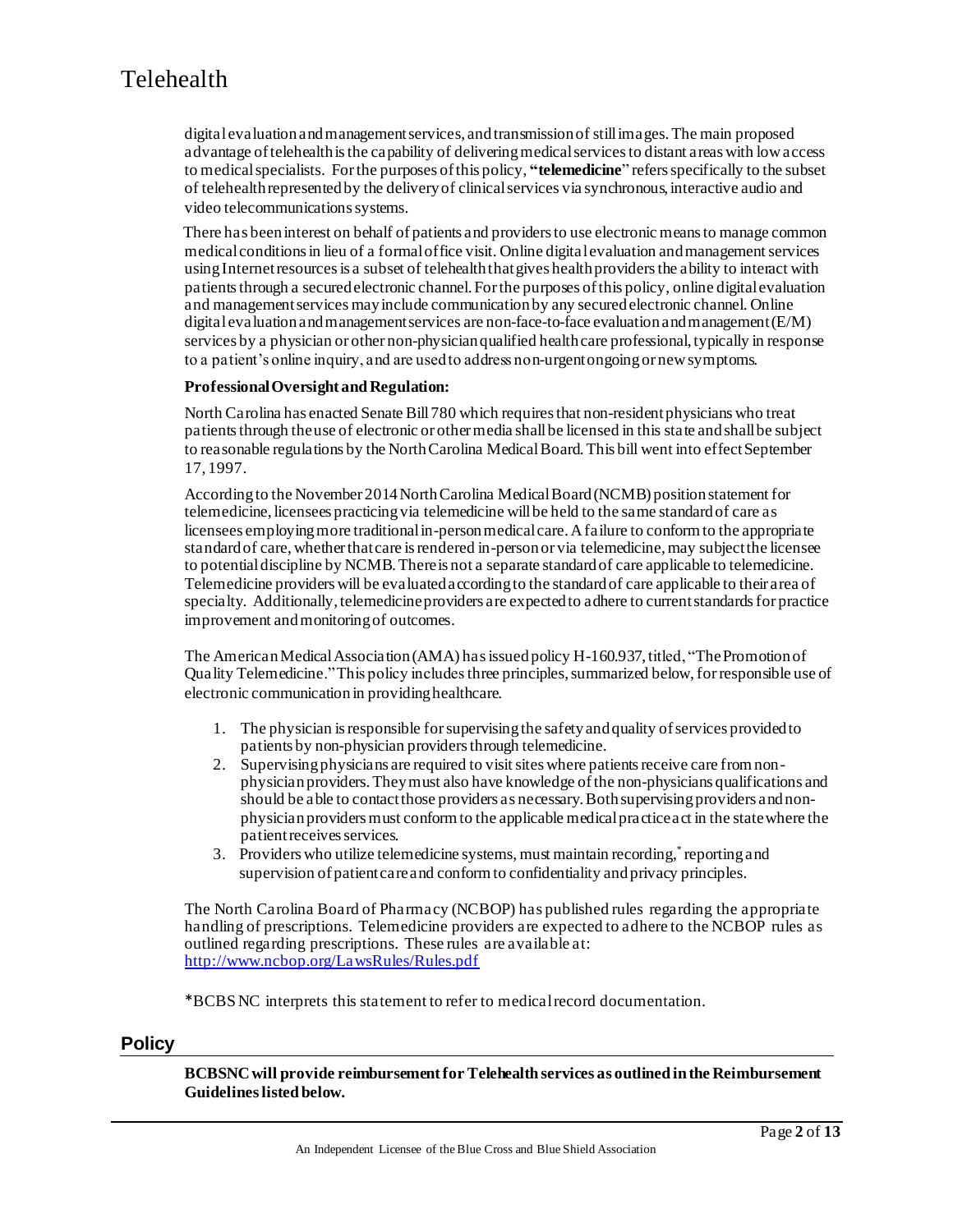### **Benefits Application**

This medical policy relates only to the services or supplies described herein. Please refer to the Member's Benefit Booklet for availability of benefits. Most member benefit booklets exclude services for telephonic (audio only) evaluation and services that areprimarily educationalor administrative. Some member benefits may offer additional telehealth access through specialized vendor services.

Member's benefits may vary according to benefit design; therefore member benefit language should be reviewed before applying the terms of this medical policy.

### **Reimbursement Guidelines**

Services using telemedicine technologies between a provider in one location and a patient in another location, may be reimbursed when **all** of the following conditions are met:

- The patient is present at the time of service;
- All services provided are covered benefits under the member certificate of coverage/benefit booklet, and are eligible for separate payment when performed face to face;
- All services provided are medically appropriate and necessary;
- A service provided to a member located in North Carolina is rendered by a provider licensed to practice independently in the state of North Carolina;
- The encounter satisfies the elements of the patient-provider relationship, as determined by the relevant healthcare regulatory board of the state where the patient is physically located;
- The service takes place via an interactive audio and video telecommunications system. Interactive telecommunications systems must be multi-media communication that, at a minimum, includes audio and video equipment permitting real-time consultation among the patient, consulting practitioner, and referring practitioner (as appropriate);

**Note in response to the COVID-19 outbreak: To report audio/telephonic only modalities, append modifier -CR (Catastrophe/disaster related) to the applicable service code, and indicate place of service 02 or 10. These changes will be in place starting March 6, 2020 through September 30, 2022. We will reevaluate if an additional extension is needed as we approach September 30.**

- The service is conducted over a secured channel with provisions described in Policy Guidelines;
- A permanent record of online communications relevant to the ongoing medical care and follow-up of the patient is maintained as part of the patient's medical record;
- The extent of any evaluation and management services  $(E/M)$  provided over the Telemedicine technology includes at least a problem focused history and straight forward medical decision making, as defined by the current version of the Current Procedural Terminology (CPT®) manual.

Telemedicine services **are not reimbursed** for the following: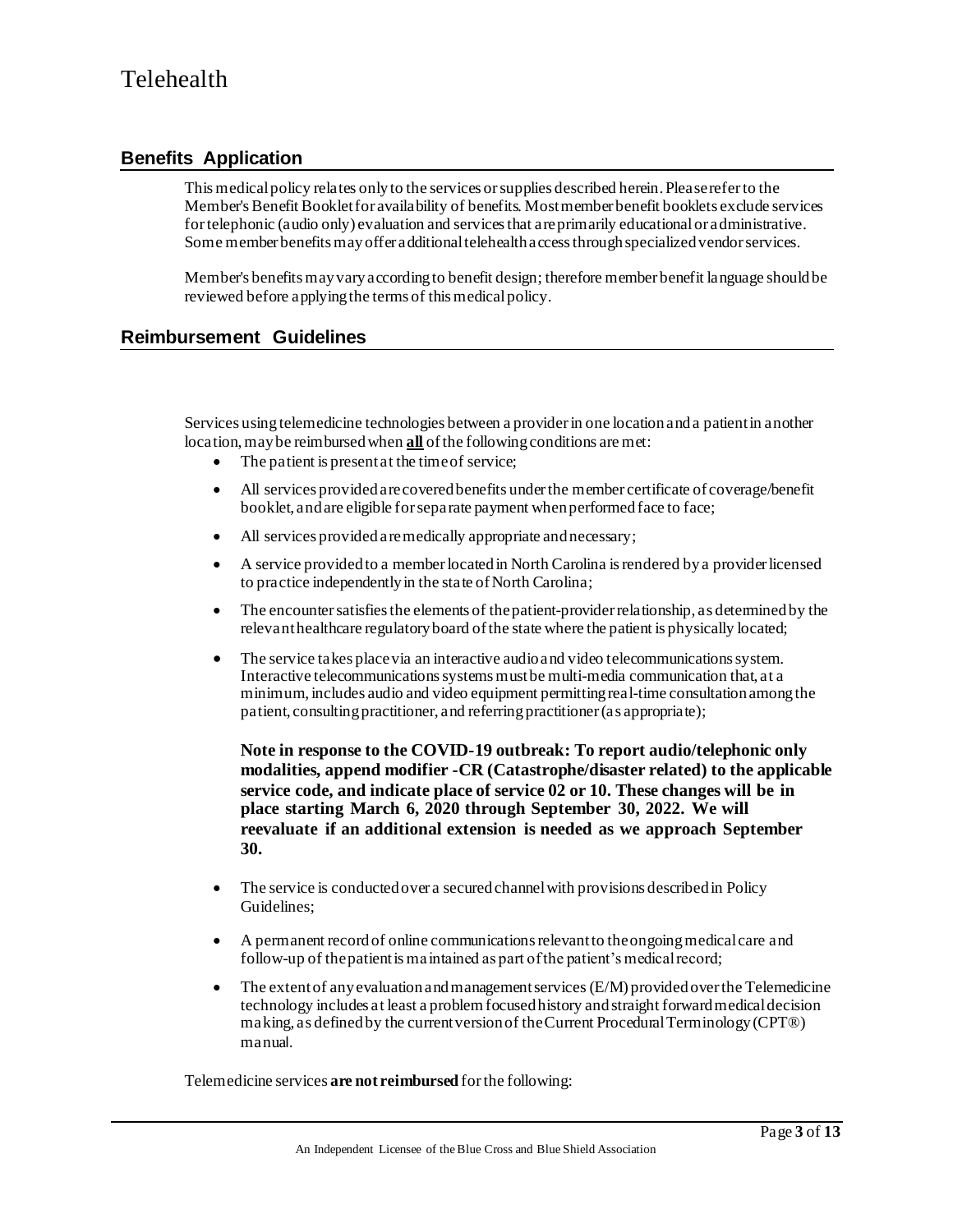- Services performed via asynchronous communications systems, except for online digital evaluation and management services.
- Services performed via telephonic (audio only) consultations for evaluation and services that are primarily educational or administrative. (See Section "Benefits Application" regarding availability of member benefits for telephonic services.)
- Triage to assess the appropriate place of service and/or appropriate provider type.
- Patient communications incidental to E/M, counseling, or medical services covered by this policy, including, but not limited to:
	- o Reporting of test results;
	- o Provision of educational materials.
- Administrative matters, including but not limited to, scheduling, registration, updating billing information, reminders, requests for medication refills or referrals, ordering of diagnostic studies, and medical history intake completed by the patient.

### **Policy Guidelines**

Telehealth is an effective means of providing healthcare to patients with accessibility problems, including living in isolated communities, physical disabilities or chronic illnesses. Telehealth has become increasingly important in the healthcare community and general population. In light of the capabilities offered by electronic communication and care, the North Carolina General Assembly issued a requirement to study an expansion of Telehealth. The intent of the General Assembly was to improve healthcare a ccess for the underserved patients of the state. <http://www.ncleg.net/Sessions/2013/Bills/Senate/PDF/S533v1.pdf>

#### **Security and Confidentiality**

Providers who utilize telemedicine systems must consider security, patient confidentiality, and privacy. A secured electronic channel is required to be utilized by a telemedicine provider. The electronic channel must be secure, encrypted, and include and support all of the following:

- A mechanism to authenticate the identity of correspondent(s) in electronic communication and to ensure that recipients of information are authorized to receive it.
- The patient's informed consent to participate in the consultation, including appropriate expectations, disclaimers and service terms, and any fees that may be imposed. Expectations for appropriate use must be specified as part of the consent process including: use of specific written guidelines and protocols, avoiding emergency use, heightened consideration of use for highly sensitive medical topics, relevant privacy issues.
- An established turnaround time for responses from the provider. The system should alert the physician or practice that there is an outstanding request for an e-visit.
- Structured symptom assessment and risk reduction features.(i.e., patients are directed to contact the practice and/or emergency room if certain symptoms are reported).
- An electronic communication system that generates an automatic reply to acknowledge receipt of messages or indicates that the provider is unable to respond.
- The name and patient identification number.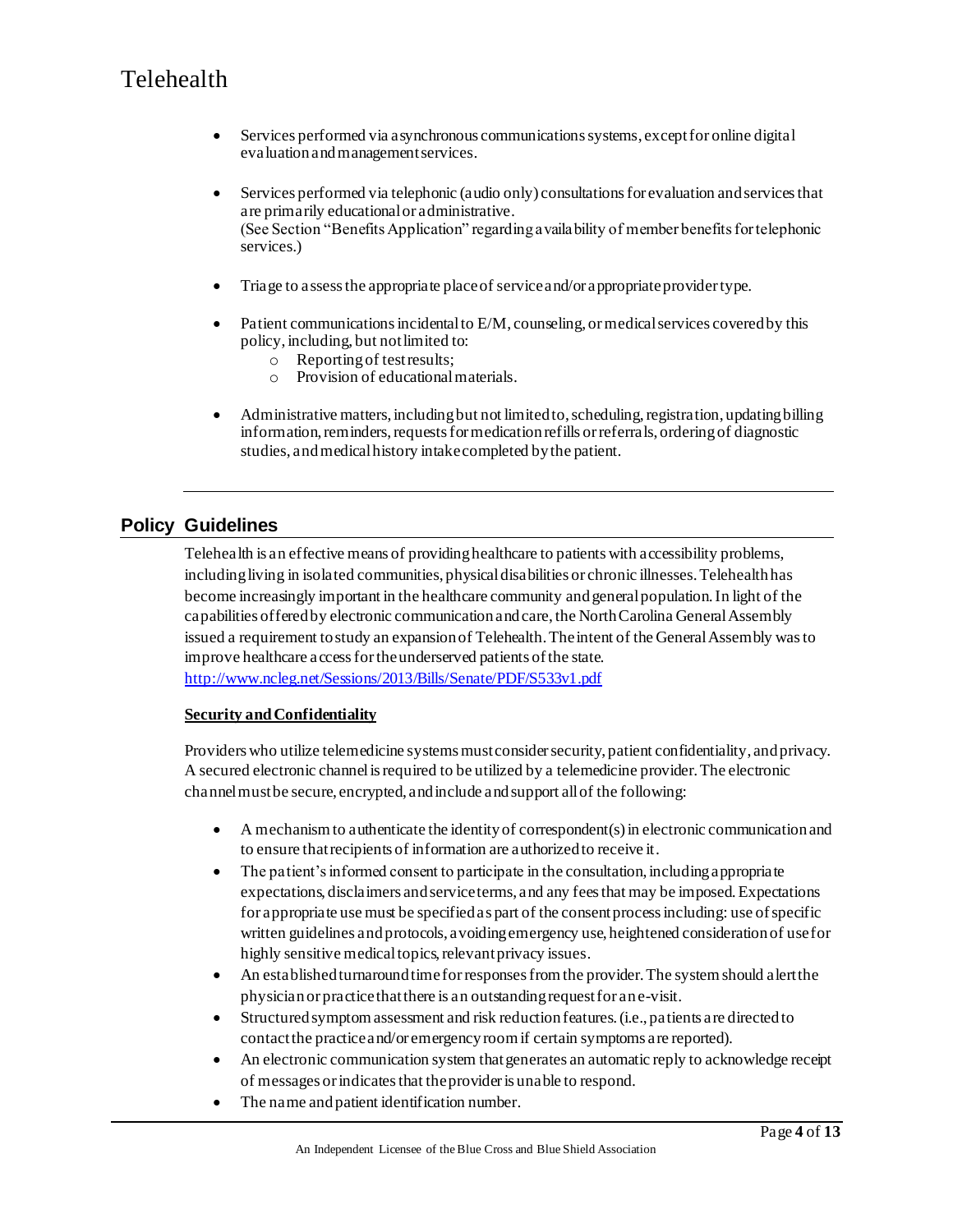- A standard block of text contained in the provider's response that displays the physician's full name, contact information and reminders about security and the importance of alternative forms of communication for emergencies.
- No inclusion of third party advertising and the patient's information is not to be used for marketing.
- Payment Card Industry Data Security Standard (PCI-DSS) compliant.

#### **Note in response to the COVID-19 outbreak:**

**To report audio/telephonic only modalities, append modifier -CR (Catastrophe/disaster related) to the applicable service code, and indicate place of service 02 or 10. These changes will be in place starting March 6, 2020 through September 30, 2022. We will reevaluate if an additional extension is needed as we approach September 30. Encryption is not required for telephonic modalities.**

#### **Effective 3/17/20, the Office of Civil Rights (OCR) issued notice of Enforcement Discretion for telehealth remote communications during the COVID-19 nationwide public health emergency.**

Available at: [https://www.hhs.gov/hipaa/for-professionals/special-topics/emergency](https://www.hhs.gov/hipaa/for-professionals/special-topics/emergency-preparedness/notification-enforcement-discretion-telehealth/index.html)[preparedness/notification-enforcement-discretion-telehealth/index.html](https://www.hhs.gov/hipaa/for-professionals/special-topics/emergency-preparedness/notification-enforcement-discretion-telehealth/index.html)

This notice states:

*"A covered health care provider that wants to use audio or video communication technology to provide telehealth to patients during the COVID-19 nationwide public health emergency can use any nonpublic facing remote communication product that is available to communicate with patients. OCR is exercising its enforcement discretion to not impose penalties for noncompliance with the HIPAA Rules in connection with the good faith provision of telehealth using such non-public facing audio or video communication products during the COVID-19 nationwide public health emergency. This exercise of discretion applies to telehealth provided for any reason, regardless of whether the telehealth service is related to the diagnosis and treatment of health conditions related to COVID-19.*

*Under this Notice, covered health care providers may use popular applications that allow for video chats, including Apple FaceTime, Facebook Messenger video chat, Google Hangouts video, or Skype, to provide telehealth without risk that OCR might seek to impose a penalty for noncompliance with the HIPAA Rules related to the good faith provision of telehealth during the COVID-19 nationwide public health emergency. Providers are encouraged to notify patients that these third-party applications potentially introduce privacy risks, and providers should enable all available encryption and privacy modes when using such applications.*

*Under this Notice, however, Facebook Live, Twitch, TikTok, and similar video communication applications are public facing, and should not be used in the provision of telehealth by covered health care providers."*

### **Note that this list of popular applications may not be all inclusive. These changes will be in effect until further notice by OCR.**

#### **Licensing**

The practice of medicine is deemed to occur in the state in which the patient is located. Therefore, any provider using telemedicine to provide medical services to patients located in North Carolina should be licensed to practice medicine in North Carolina. North Carolina licensees intending to practice medicine via telemedicine technology to treat or diagnose patients outside of North Carolina should check with other state licensing boards. Most states require physicians to be licensed, and some have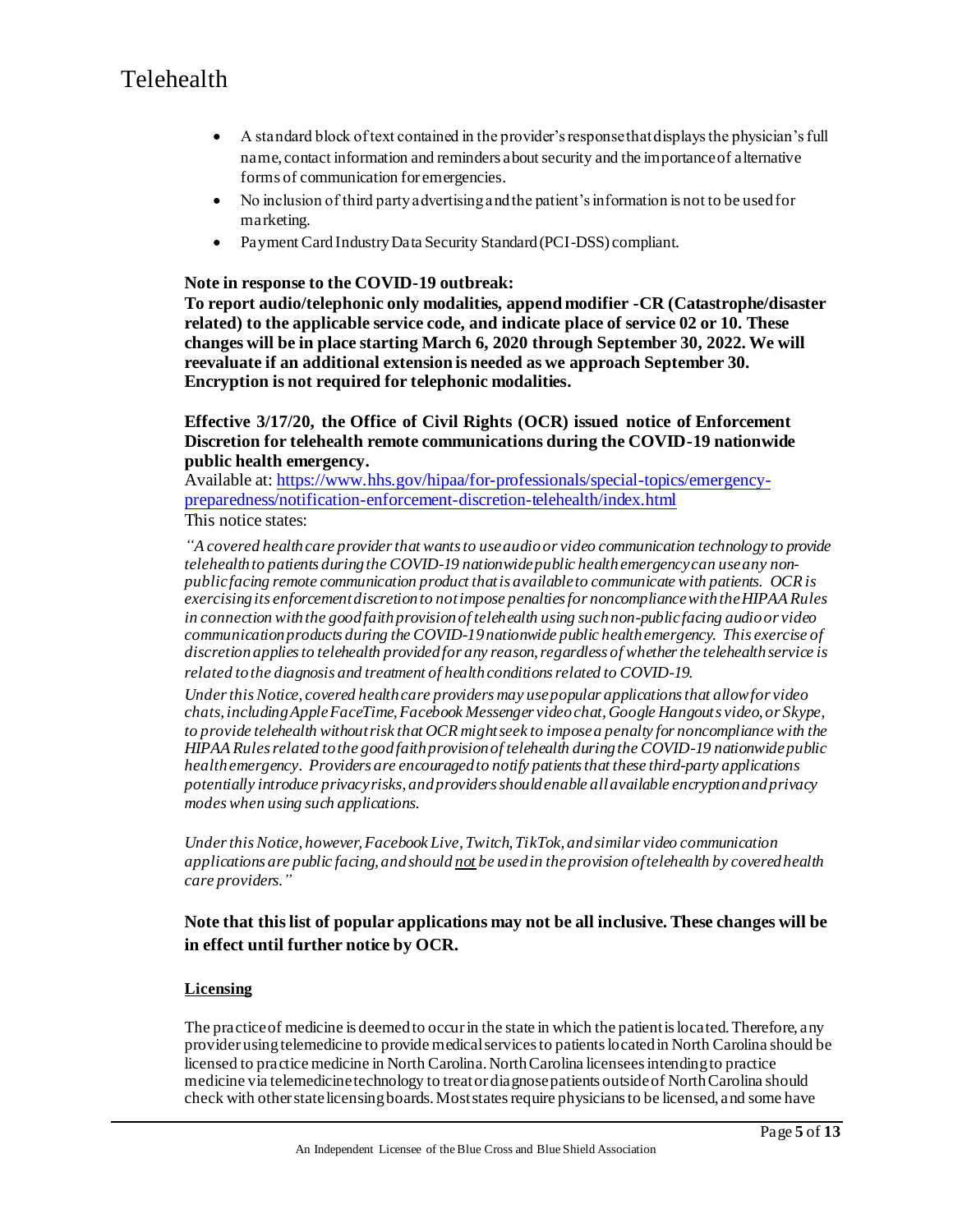enacted limitations to telemedicine practice or require or offer a special registration. A directory of all U.S. medical boards may be accessed at the Federation of State Medical Boards website: [http://www.fsmb.org/directory\\_smb.html.](http://www.fsmb.org/directory_smb.html)

The provider using telemedicine should verify the identity and location of the patient and should be prepared to inform the patient of the provider's name, location and professional credentials.

#### **Note in response to the COVID-19 outbreak:**

**On 3/25/2020, the Federation of State Medical Boards (FSMB) updated a summary guide of states waiving licensure requirements in response to COVID-19 declared public health emergencies. To see current guidance for North Carolina and other states, please visit:<https://www.fsmb.org/advocacy/covid-19/>**

#### **Prescribing of Controlled Substances**

It is the position of the North Carolina Medical Board that prescribing controlled substances for the treatment of pain by means of telemedicine is not consistent with the standard of care. Providers prescribing controlled substances for other conditions by means of telemedicine within North Carolina should followall relevant federal and state laws, and are expected to participate in the Controlled Substances Reporting System.

#### **Note in response to the COVID-19 outbreak:**

**The U.S. Drug Enforcement Administration (DEA) has issued guidance supporting practice patterns that enable safe access to appropriate medications and controlled substances during the COVID-19 pandemic. For information regarding the practice of telemedicine please visit the DEA COVID-19 Information Page at:**  <https://www.deadiversion.usdoj.gov/coronavirus.html> **and press release at:** <https://www.dea.gov/press-releases/2020/03/20/deas-response-covid-19>

#### **Billing/Coding/Physician Documentation Information**

This policy may apply to the following codes. Inclusion of a code in this section does not guarantee that it will be reimbursed. For further information on reimbursement guidelines, please see Administrative Policies on the Blue Cross Blue Shield of North Carolina web site at www.bcbsnc.com. They are listed in the Category Search on the Medical Policy search page.

#### *Telehealth services must be reported with place of service code 02 or 10.*

| <b>Place of Service</b> | <b>Description</b>                               |
|-------------------------|--------------------------------------------------|
|                         | Telehealth Provided Other than in Patient's Home |
| 10 <sup>°</sup>         | Telehealth Provided in Patient's Home            |

*Applicable service codes and modifiers for telehealth services***:**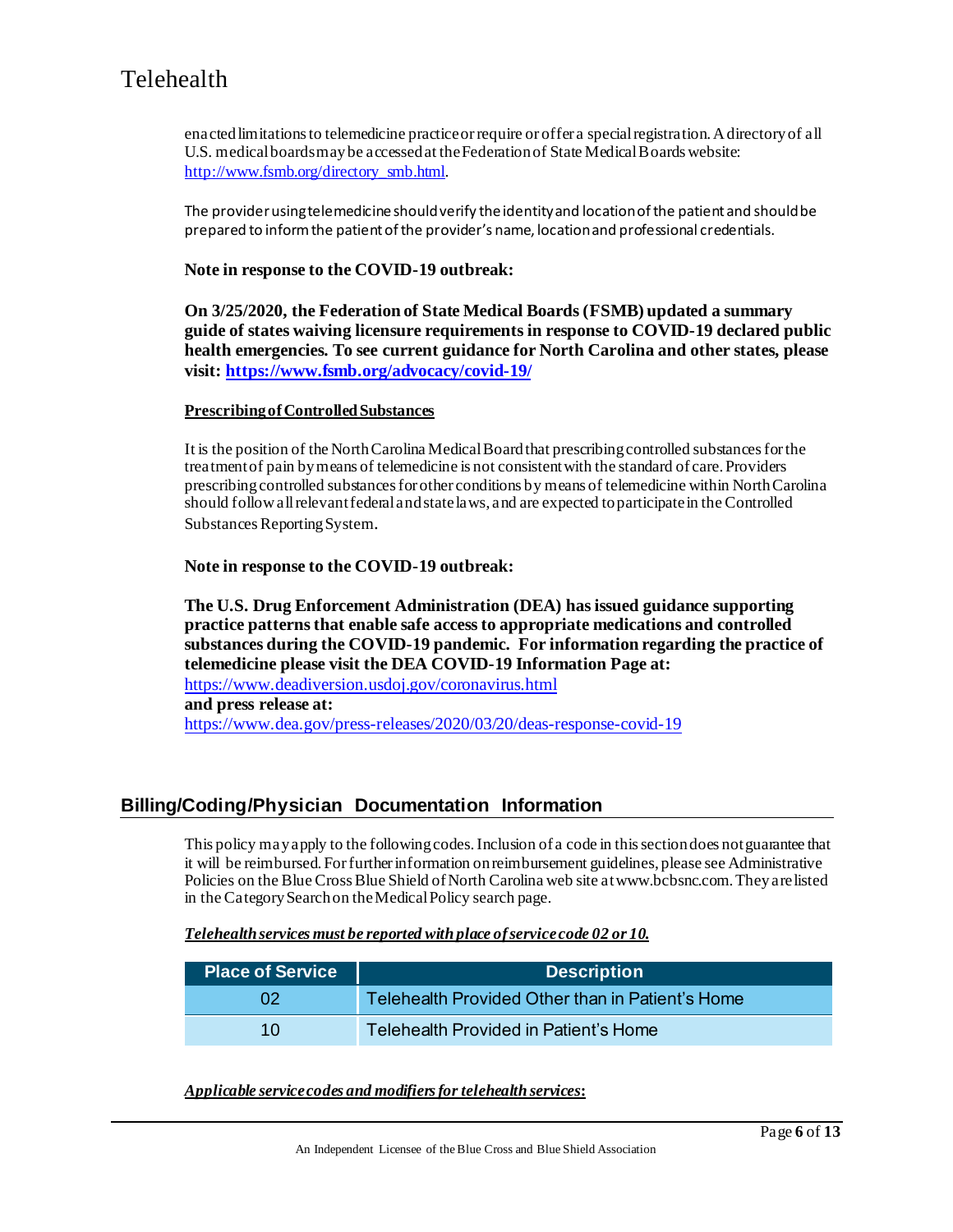*Note in response to the COVID-19 outbreak: In response to the recent coronavirus (COVID-19) outbreak, Blue Cross Blue Shield of North Carolina is expanding reimbursement for ALL services delivered through telehealth that meet the criteria outlined under Reimbursement Guidelines. Applicable service codes, diagnostic codes, modifiers, and units should be reported, with place of service 02 or 10 to indicate a telehealth service.*

*Modifier GQ— (Via asynchronoustelecommunications systems). Service codes will not be allowed when modifier –GQ is appended. (See the member's benefit booklet regarding availability of member benefits for asynchronous telehealth services. Some member benefits may offer additional telehealth access through specialized vendor services.)*

*Use of Modifier GT (Via interactive audio and video telecommunications systems) and Modifier 95 (Synchronous telemedicine service rendered via a real-time interactive audio and video telecommunications system) are optional. (CMS no longer recognizes GT modifier.)*

*See also Corporate Reimbursement Policy titled, "Modifier Guidelines "*

#### *Online evaluation and management services:*

*Online digital evaluation and management services are patient initiated, and include multiple and mixed telecommunications modalities, such as live audio visual (synchronous), asynchronous, telephonic, and other digital or online communication via electronic medical record portal or secure email. They may also include cumulative service time reported by more than one provider in a group practice responding to the same patient. These services do not include nonevaluative communications and administrative matters, such as scheduling, registration, updating billing information, reminders, requests for medication refills or referrals, ordering of diagnostic studies, and medical history intake completed by the patient.*

*Online evaluation and management (online digital evaluation and management)services for new patients should be reported with an unlisted evaluation and management code (CPT®99499) appended with modifier -GT, and place of service code 02 or 10 to indicate the telehealth service. Please note that CPT®99421-99423 for online digital evaluation and management service and G2061-G2063 for nonphysician professional online assessment should be reported only for established patients.*

*Note in response to the COVID-19 outbreak: To report online digital evaluation and management services involving audio/telephonic only modalities, append modifier -CR (Catastrophe/disaster related) to the applicable service code, and indicate place of service 02 or 10. Report 99499-GT with modifier -CR in the second position and place of service 02 or 10 for telephonic only NEW patient digital evaluation and management encounters. For telephonic only digital evaluation and management encounters for ESTABLISHED patients, report CPT® 99421-99423 or G2061-G2063 with modifier -CR and place of service 02 or 10. These changes will be in place starting March 6, 2020 through September 30, 2022. We will reevaluate if an additional extension is needed as we approach September 30.*

*Per CMS interim rule 85 FR 19230, effective April 6, 2020, E/M level selection furnished via telehealth can be based on medical decision making (MDM) or time, with time defined as all of the time associated with the E/M on the day of the encounter. Any requirement regarding documentation of history and/or physical exam in the medical record is removed.*

*For more information related to CMS interim rule 85 FR 19230 visit: <http://www.federalregister.gov/d/2020-06990>*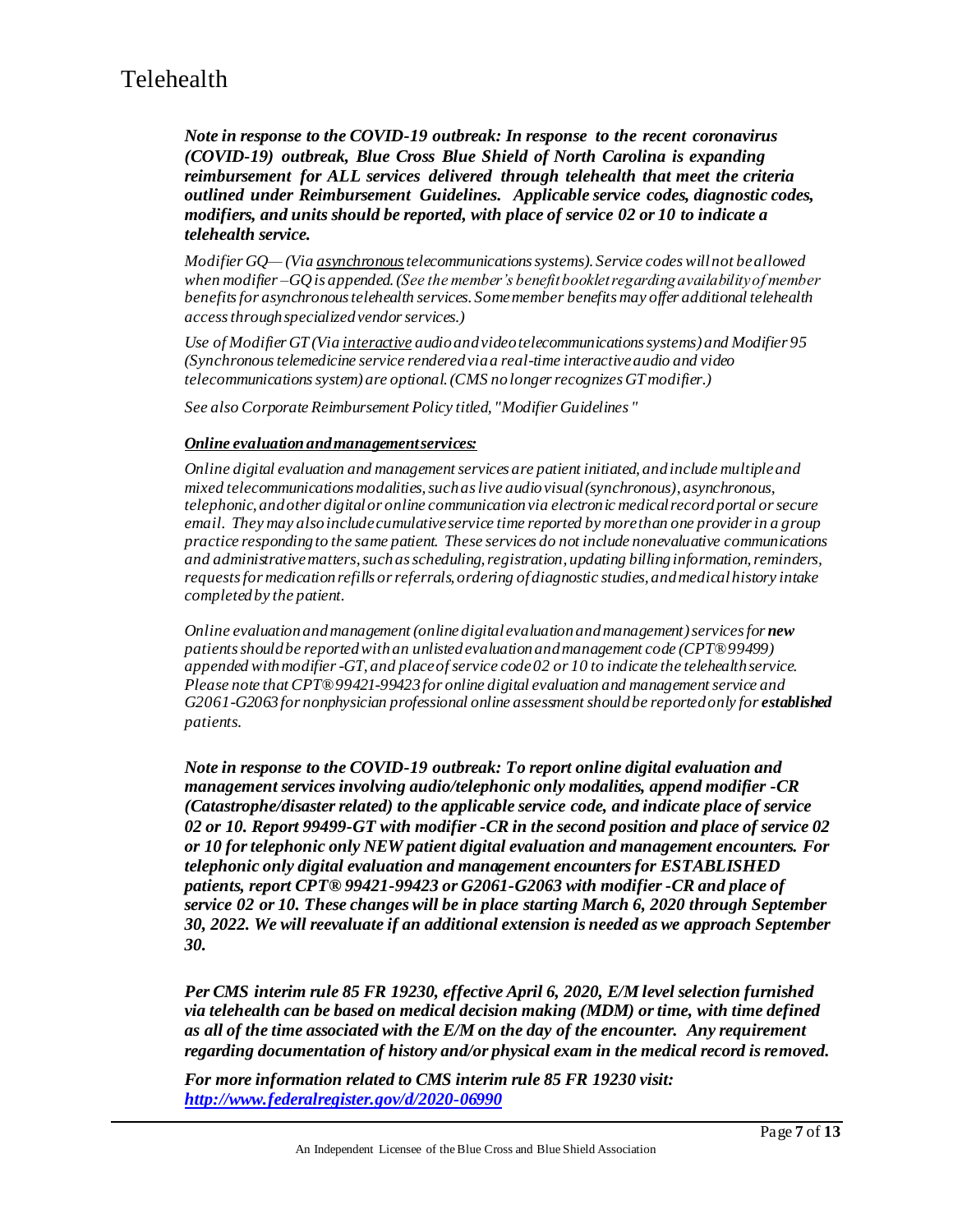*For preventive and wellness services (CPT 99381-99397 and HCPCS G0438-G0439) the provider may determine the need for an age and gender appropriate history and physical exam based upon the member's circumstances. Documentation of specific elements of a physical examination is not required.* 

*These changes will be in place effective April 6, 2020 through September 30, 2022. We will reevaluate if an additional extension is needed as we approach September 30.*

#### *Incidentalservices:*

*The transmission of digitalized data is considered integral to the procedure being performed and is not reimbursed separately.*

*HCPCS Q3014 (Origination fee)is considered non-covered.*

*Online digital evaluation and management services and telemedicine services billed within the postoperative period of a previously completed major or minor surgical procedure will be considered part of the global payment for the procedure and not paid separately.*

*Eligible providers:Providers performing and billing telehealth services must be eligible to independently perform and bill the equivalent face to face service.*

### **Scientific Background and Reference Sources**

1997 North Carolina Senate Bill 780

Medical Policy Advisory Group - 12/99

Medical Policy Advisory Group - 3/1/2001

Specialty Matched Consultant Advisory Panel - 9/2002

Medical Policy Advisory Group - 10/2003

Medical Policy Advisory Group - 9/2005

Agency for Healthcare Research and Quality (AHRQ). Telemedicine for the Medicare Population: Update. Evidence Report/Technology Assessment Number 131. Rockville, MD: AHRQ; February 2006. Use update from AHRQ http://www.innovations.ahrq.gov/content.aspx?id=2847

Specialty Matched Consultant Advisory Panel- 2/2012

Centers for Medicare and Medicaid Services. Available online at http://www.cms.gov/Medicare/Medicare-General-Information/Telehealth/

Centers for Medicare and Medicaid Services. Telehealth Services. Available online at [www.cms.gov/MLNProducts/downloads/TelehealthSrvcsfctsht.pdf](http://www.cms.gov/MLNProducts/downloads/TelehealthSrvcsfctsht.pdf) .Last accessed February 2013.

North Carolina General Assembly. Telemedicine. Available online at: [www.ncga.state.nc.us.](http://www.ncga.state.nc.us./) Last accessed February 2013.

North Carolina General Assembly. <http://www.ncleg.net/Sessions/2009/Bills/House/PDF/H1189v3.pdf>

Dixon BE, Hook JM, McGowan JJ. Using Telehealth to Improve Quality and Safety: Findings from the AHRQ Portfolio (Prepared by the AHRQ National Resource Center for Health IT under Contract No. 290-04-0016).AHRQ Publication No. 09-0012-EF. Rockville, MD: Agency for Healthcare Research and Quality. December 2008.Available at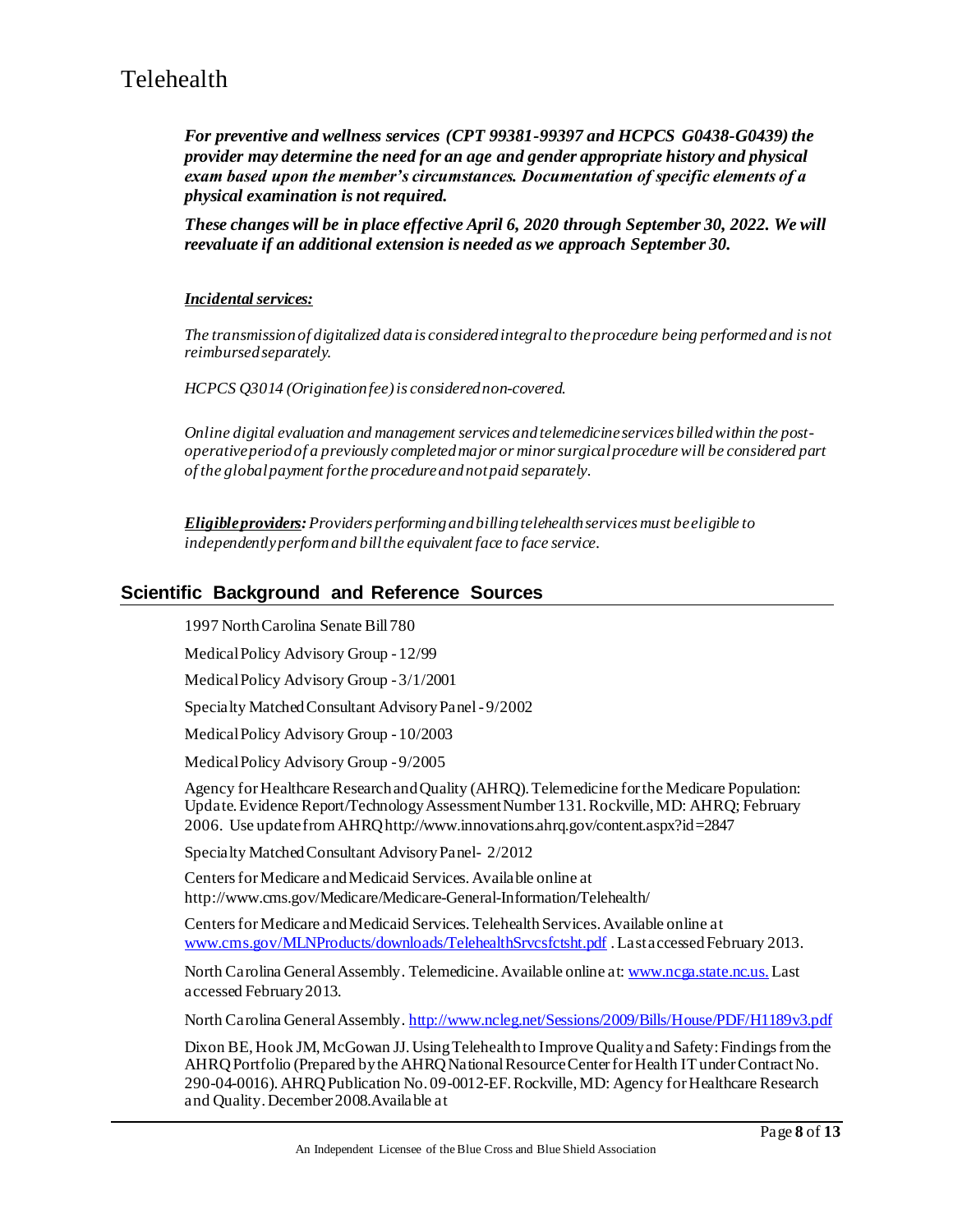[https://digital.ahrq.gov/sites/default/files/docs/page/Telehealth\\_Issue\\_Paper\\_Final\\_0.pdf.](https://digital.ahrq.gov/sites/default/files/docs/page/Telehealth_Issue_Paper_Final_0.pdf) Last accessed February 2013.

Specialty Matched Consultant Advisory Panel- 2/2013

American Medical Association Policy H-160.937 The Promotion of Quality Telemedicine. [https://ssl3.ama-assn.org/apps/ecomm/PolicyFinderForm.pl?site=www.ama](https://ssl3.ama-assn.org/apps/ecomm/PolicyFinderForm.pl?site=www.ama-assn.org&uri=%2fresources%2fhtml%2fPolicyFinder%2fpolicyfiles%2fHnE%2fH-160.937.HTM)[assn.org&uri=%2fresources%2fhtml%2fPolicyFinder%2fpolicyfiles%2fHnE%2fH-160.937.HTM](https://ssl3.ama-assn.org/apps/ecomm/PolicyFinderForm.pl?site=www.ama-assn.org&uri=%2fresources%2fhtml%2fPolicyFinder%2fpolicyfiles%2fHnE%2fH-160.937.HTM)

North Carolina Medical Board (NCMB). Position Statement: Telemedicine. 11/2014. [https://www.ncmedboard.org/resources-information/professional-resources/laws-rules-position](https://www.ncmedboard.org/resources-information/professional-resources/laws-rules-position-statements/position-statements/telemedicine)[statements/position-statements/telemedicine](https://www.ncmedboard.org/resources-information/professional-resources/laws-rules-position-statements/position-statements/telemedicine)

North Carolina Medical Board (NCMB). Position Statement: The physician-patient relationship. 7/2012. [https://www.ncmedboard.org/resources-information/professional-resources/laws-rules](https://www.ncmedboard.org/resources-information/professional-resources/laws-rules-position-statements/position-statements/the_physician-patient_relationship)[position-statements/position-statements/the\\_physician-patient\\_relationship](https://www.ncmedboard.org/resources-information/professional-resources/laws-rules-position-statements/position-statements/the_physician-patient_relationship)

http://www.cms.gov/Medicare/Demonstration-Projects/DemoProjectsEvalRpts/Downloads/IDEATel\_FirstReport.pdf

AMA Guidelines for Physician-Patient Electronic Communications[. https://www.ama](https://www.ama-assn.org/delivering-care/ethics/electronic-communication-patients)[assn.org/delivering-care/ethics/electronic-communication-patients](https://www.ama-assn.org/delivering-care/ethics/electronic-communication-patients)

The AMA Code of Medical Ethics Opinion 5.026: The Use of Electronic Mail. http://www.amaassn.org/ama/pub/physician-resources/medical-ethics/code-medical-ethics/opinion5026.page

Council on Ethical and Judicial Affairs Report 3-1-02: Ethical Guidelines for the Use of Electronic Mail between Patients and Physicians, adopted December 2002. http://ppmedmn.com/AMA%20Council%20on%20Ethical%20and%20Judicial%20Affairs%20- %20June%20%2703.doc.pdf

H-478.997 Guidelines for Patient-Physician Electronic Mail [http://hosted.ap.org/specials/interactives/\\_documents/patient\\_physician\\_email.pdf](http://hosted.ap.org/specials/interactives/_documents/patient_physician_email.pdf)

General assembly of North Carolina. Session 2013. Senate bill 533. Study Telemedicine & Health Home Initiatives. <http://www.ncleg.net/Sessions/2013/Bills/Senate/PDF/S533v1.pdf>

American Telemedicine Association. What is Telemedicine? [http://www.americantelemed.org/about-telemedicine/what-is-telemedicine#.VIrub\\_ldUVc](http://www.americantelemed.org/about-telemedicine/what-is-telemedicine#.VIrub_ldUVc)

North Carolina Board of Pharmacy (NCBOP). Rules, Statutes, Board Policies. 1/2015. <http://www.ncbop.org/LawsRules/Rules.pdf>

Medical Director review 12/2014

Centers for Medicare & Medicaid Services (CMS). Claims Processing Manual 2015 for Telemedicine (190-190.5). [http://www.cms.gov/Regulations-and-](http://www.cms.gov/Regulations-and-Guidance/Guidance/Manuals/Downloads/clm104c12.pdf)[Guidance/Guidance/Manuals/Downloads/clm104c12.pdf](http://www.cms.gov/Regulations-and-Guidance/Guidance/Manuals/Downloads/clm104c12.pdf)

American Medical Association (AMA). Chicago. Current Procedural Terminology (CPT) 2015.

Medical Director review 7/2015

U.S. Department of Health & Human Services. *Notification of Enforcement Discretion for telehealth remote communications during the COVID-19 nationwide public health emergency*. HHS, 2020, [https://www.hhs.gov/hipaa/for-professionals/special-topics/emergency-preparedness/notification](https://www.hhs.gov/hipaa/for-professionals/special-topics/emergency-preparedness/notification-enforcement-discretion-telehealth/index.html)[enforcement-discretion-telehealth/index.html.](https://www.hhs.gov/hipaa/for-professionals/special-topics/emergency-preparedness/notification-enforcement-discretion-telehealth/index.html) Accessed 18Mar. 2020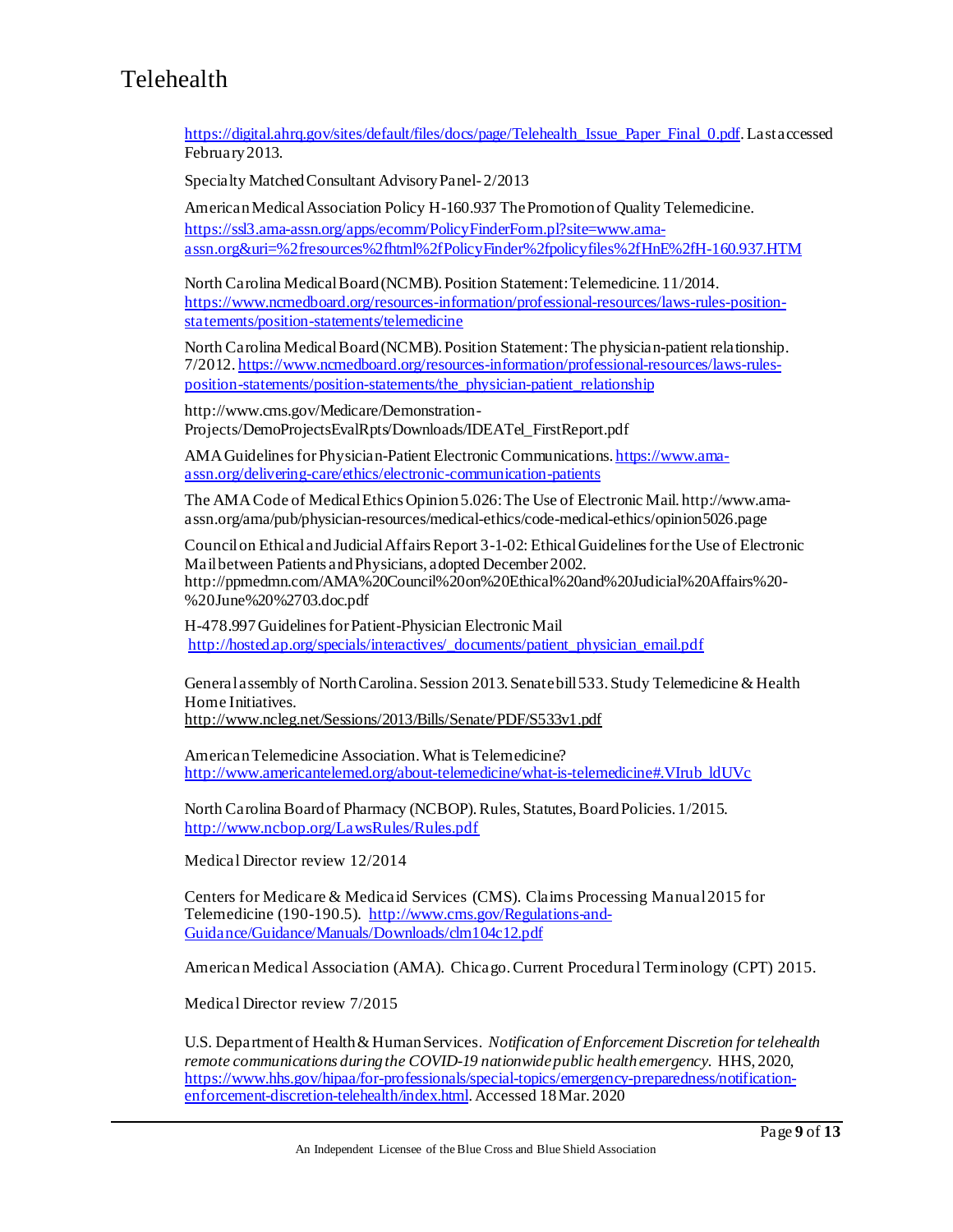American Medical Association. *The Promotion of Quality Telemedicine H-160.937.*AMA, 2016, [https://policysearch.ama-assn.org/policyfinder/detail/THE%20PROMOTION%20OF%20](https://policysearch.ama-assn.org/policyfinder/detail/THE%20PROMOTION%20OF%20%20QUALITY%20TELEMEDICINE%20H-160.937?uri=%2FAMADoc%2FHOD.xml-0-752.xml)  [QUALITY%20TELEMEDICINE%20H-160.937?uri=%2FAMADoc%2FHOD.xml-0-752.xml](https://policysearch.ama-assn.org/policyfinder/detail/THE%20PROMOTION%20OF%20%20QUALITY%20TELEMEDICINE%20H-160.937?uri=%2FAMADoc%2FHOD.xml-0-752.xml). Accessed 19 Mar. 2020

Federation of State Medical Boards. *States Waiving Licensing Requirements/Renewals in Response to Covid-19*.FSMB, 23 Mar. 2020[, https://www.fsmb.org/advocacy/covid-19/](https://www.fsmb.org/advocacy/covid-19/). Accessed 25 Mar. 2020

### **Policy Implementation/Update Information**

| 11/97    | Original Policy developed.                                                                                                                                                                                                                                                                                                                                                                                                                                                                                                                                                                                                                                                                                                                                                                                                                                                                                                                                                                                                                                                                                                                                                                                                                                                                                                                                       |
|----------|------------------------------------------------------------------------------------------------------------------------------------------------------------------------------------------------------------------------------------------------------------------------------------------------------------------------------------------------------------------------------------------------------------------------------------------------------------------------------------------------------------------------------------------------------------------------------------------------------------------------------------------------------------------------------------------------------------------------------------------------------------------------------------------------------------------------------------------------------------------------------------------------------------------------------------------------------------------------------------------------------------------------------------------------------------------------------------------------------------------------------------------------------------------------------------------------------------------------------------------------------------------------------------------------------------------------------------------------------------------|
| 8/98     | Policy reviewed. Wording corrected in Policy section.                                                                                                                                                                                                                                                                                                                                                                                                                                                                                                                                                                                                                                                                                                                                                                                                                                                                                                                                                                                                                                                                                                                                                                                                                                                                                                            |
| 9/99     | Reformatted. Medical Term Definitions added.                                                                                                                                                                                                                                                                                                                                                                                                                                                                                                                                                                                                                                                                                                                                                                                                                                                                                                                                                                                                                                                                                                                                                                                                                                                                                                                     |
| 12/99    | Medical Policy Advisory Group                                                                                                                                                                                                                                                                                                                                                                                                                                                                                                                                                                                                                                                                                                                                                                                                                                                                                                                                                                                                                                                                                                                                                                                                                                                                                                                                    |
| 3/01     | Medical Policy Advisory Group review. No changes to criteria. Approve. System changes.                                                                                                                                                                                                                                                                                                                                                                                                                                                                                                                                                                                                                                                                                                                                                                                                                                                                                                                                                                                                                                                                                                                                                                                                                                                                           |
| 2/02     | Coding format change.                                                                                                                                                                                                                                                                                                                                                                                                                                                                                                                                                                                                                                                                                                                                                                                                                                                                                                                                                                                                                                                                                                                                                                                                                                                                                                                                            |
| 10/02    | Specialty Matched Consultant Advisory Panel review. No change in policy.                                                                                                                                                                                                                                                                                                                                                                                                                                                                                                                                                                                                                                                                                                                                                                                                                                                                                                                                                                                                                                                                                                                                                                                                                                                                                         |
| 12/02    | Code Q3014 added to the policy. System coding changes.                                                                                                                                                                                                                                                                                                                                                                                                                                                                                                                                                                                                                                                                                                                                                                                                                                                                                                                                                                                                                                                                                                                                                                                                                                                                                                           |
| 11/03    | Medical Policy Advisory Group review. Formatting change. No change to policy<br>statement.                                                                                                                                                                                                                                                                                                                                                                                                                                                                                                                                                                                                                                                                                                                                                                                                                                                                                                                                                                                                                                                                                                                                                                                                                                                                       |
| 3/04     | Policy Number changed from ADM9110 to MED1395.                                                                                                                                                                                                                                                                                                                                                                                                                                                                                                                                                                                                                                                                                                                                                                                                                                                                                                                                                                                                                                                                                                                                                                                                                                                                                                                   |
| 10/8/05  | Medical Policy Advisory Group review on 9/8/05. No changes made to policy coverage<br>criteria. MED1395 added as key term. In sections "When Covered" and "When Not<br>Covered," the term Telemedicine replaced "it." These sections also revised to further<br>clarify when Telemedicine is covered and when Telemedicine is not covered. Telemedicine<br>is not a covered service when billed with an Evaluation and Management code. In addition,<br>Telemedicine is not covered when provided by an MD who is not licensed in the state of<br>North Carolina.                                                                                                                                                                                                                                                                                                                                                                                                                                                                                                                                                                                                                                                                                                                                                                                                |
| 7/16/07  | Definition of Telemedicine revised and definition of Telehealth added to Description<br>section. Policy statement revised to read: BCBSNC will provide coverage for Telemedicine<br>or Teleheath services when it is determined to be medically necessary because the medical<br>criteria and guidelines shown below are met. Interpretation of labor radiology services by<br>providers who are not licensed in the state of North Carolina is not covered. Note added to<br>Benefits Application section: reimbursement for telephone consultations is excluded by<br>most benefit plans. Criteria for coverage of Telemedicine evaluation and management and<br>consultation services added to When Telemedicine is Covered section. Following statement<br>added to When Telemedicine is Not Covered section: BCBSNC does not reimburse for<br>evaluation and management and consultations services provided via telephone, Internet, or<br>other communication network or devices that do not involve direct, in-person patient<br>contact. NC General Statute 90-18 updated to reflect current version. CPT codes updated<br>and the following statement added to Billing/Coding section: The transmission of digi-<br>talized data is considered integral to the procedure being performed and is not reimbursed<br>separately. References updated. (adn) |
| 10/22/07 | Specialty Matched Consultant Advisory Panel review meeting 9/20/07. No changes to                                                                                                                                                                                                                                                                                                                                                                                                                                                                                                                                                                                                                                                                                                                                                                                                                                                                                                                                                                                                                                                                                                                                                                                                                                                                                |

policy statement or coverage criteria. (adn)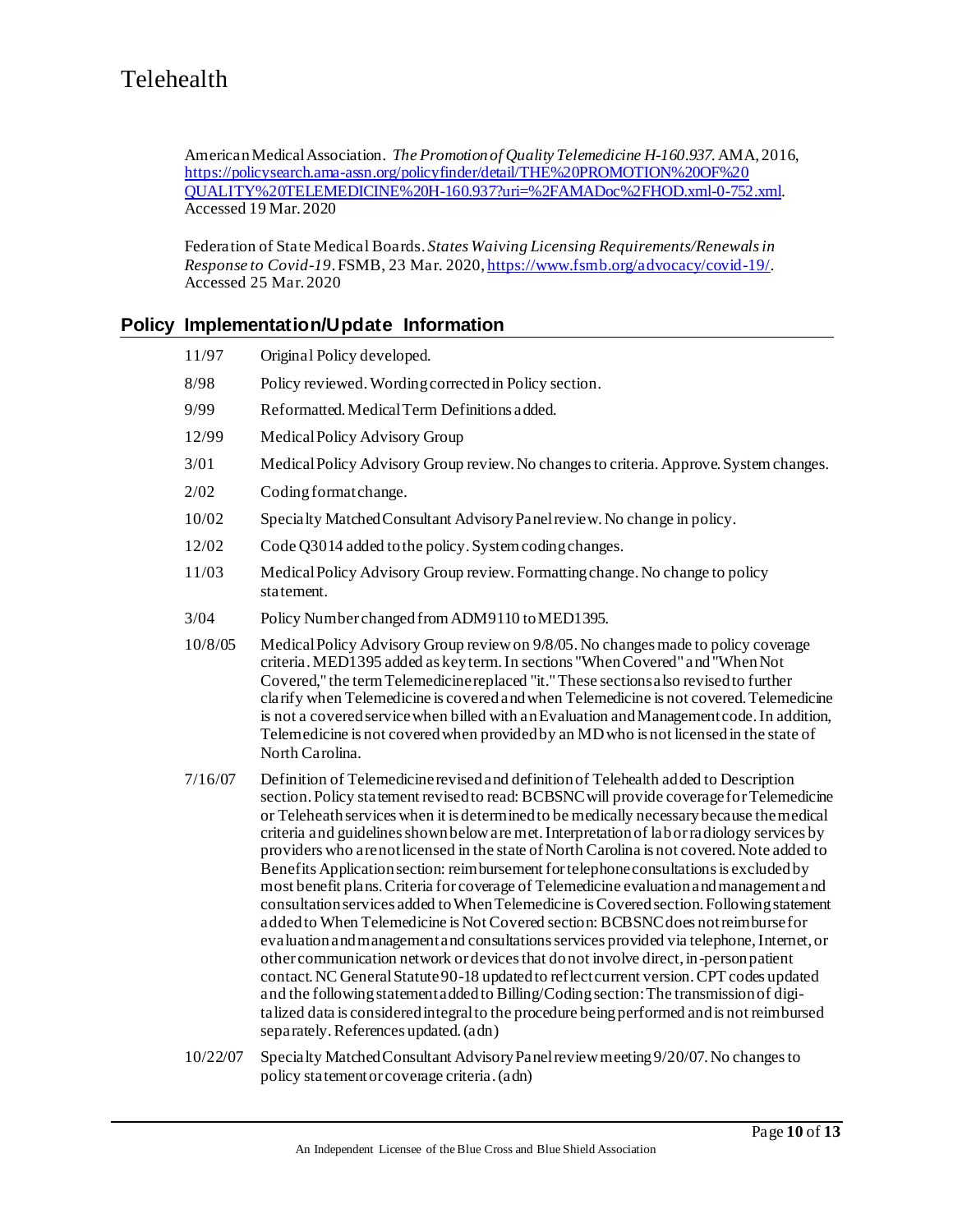- 12/31/07 CPT codes 98966, 98967, 98968, 98969, 99441, 99442, 99443, 99444, added to Billing/Coding section. Removed codes 0074T and T1014. (adn)
- 2/11/08 Added information regarding Modifiers GQ and GT to the Billing/Coding section. (adn)
- 6/30/08 Added CPT codes 0188T and 0189T to Billing/Coding section. New codes effective 7/1/08.
- 01/05/09 Coding update. Added codes G0406, G0407, G0408.
- 6/1/09 Information regarding "E-visits" added to Description section. The following statement was added to the Not Covered section: Telemedicine services are not covered when the criteria listed above are not met. And the following statement was deleted from the Not Covered section: BCBSNC does not reimburse for evaluation and management and consultation services provided via telephone, Internet, or other communication network or devices that do not involve direct, in-person patient contact.
- 10/26/09 Specialty Matched Consultant Advisory Panel review 9/28/09. No change to policy statement or coverage criteria. (adn)
- 1/5/10 HCPCS Codes G0425, G0426, G0427 added to Billing/Coding section.
- 6/22/10 Policy Number(s) removed (amw)
- 4/12/11 Specialty Matched Consultant Advisory Panel Review meeting 3/31/2011. Added HCPCS codes G0420, G0421, G0108, G0109 to Billing/Coding Section. Under "Policy Guidelines": substituted live link: [www.ncga.state.nc.us/enactedlegislation/statutes/pdf/bysection/chapter\\_90/gs\\_90-18.pdflpr](http://www.ncga.state.nc.us/enactedlegislation/statutes/pdf/bysection/chapter_90/gs_90-18.pdflpr) for the legal insert for practicing without a license. Under "When Covered" section: added bullet: "A permanent record of online communications relevant to the ongoing medical care of the patient should be maintained as part of the patient's medical record." References added. (lpr).
- 3/20/12 Specialty Matched Consultant Advisory Panel review meeting 2/29/2012. No change to policy statement. (lpr)
- 5/15/12 Added CPT codes 90801, 90862 to Billing/Coding section. (UHS Telepsychiatry). (lpr)
- 12/28/12 Deleted CPT code 90862 from Billing/Coding section for effective date 1/1/13. (lpr)
- 4/16/13 Deleted CPT code 90801 from Billing/Coding section for 2013 coding update. (lpr)
- 3/11/14 Specialty Matched Consultant Advisory Panel review meeting 2/25/2014. No change to policy statement. (lpr)
- 7/28/15 Corporate medical policy converted to Reimbursement policy titled "Telehealth." Merged Telemedicine and E-visits corporate medical policies into Telehealth policy. Extensive revisions to entire policy. References added. Specialty Matched Consultant Advisory Panel review meeting 2/2015. Medical Director review 7/2015. (mot)(lpr)
- 12/30/16 Codes G0508, G0509 added to Billing/Coding section. Added **Modifier 95**--*Synchronous Telemedicine Service Rendered Via a Real-Time Interactive Audio and Video Telecommunications System* and **Place of Service 02**--*The location where health services and health related services are provided or received, through a telecommunication system*  which are effective January 1, 2017. The following statement regarding place of service was deleted: *Telemedicine and online medical evaluation services without an intervening provider should be submitted with the place of service that would be appropriate if the service had occurred face to face. Telemedicine services with an intervening provider should be submitted with a place of service code to indicate the facility or physical location of the member and intervening provider.* The Telehealth Provider Coding Grid was deleted. (an)
- 8/25/17 Typos corrected. (an)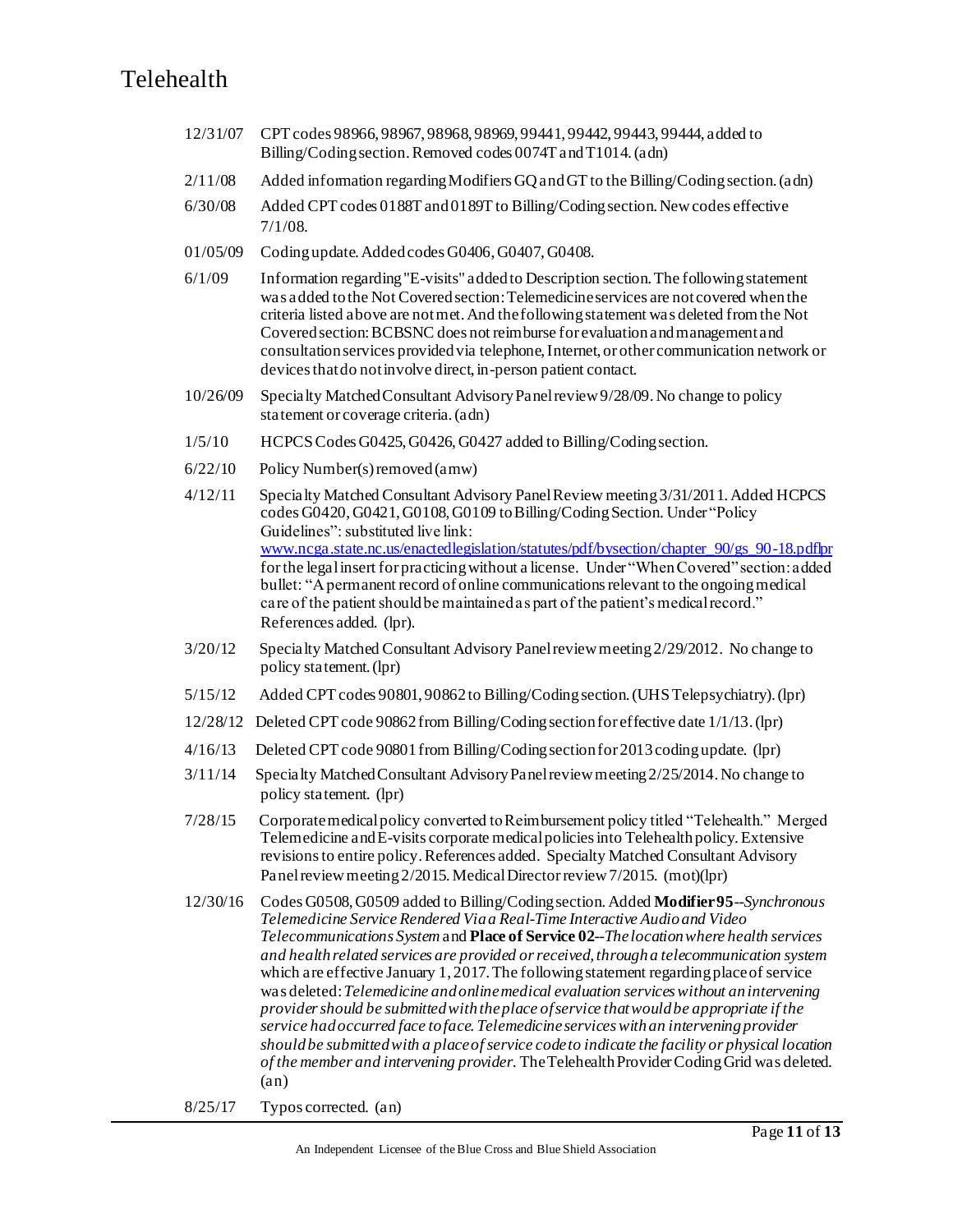- 12/29/17 Updates to Billing/Coding section. Telehealth services should be reported with place of service code 02. Use of modifiers GT and 95 are optional. (an)
- 12/31/18 Routine review. Codes 0188T, 0189T deleted. No change to policy. (an)
- 2/12/19 Additional to Reimbursement Guidelines: "New and established outpatient E/M and outpatient consultation E/M services performed without an intervening provider present with the patient, except: when reimbursed as online medical evaluations or for behavioral health evaluation and management services." Revision to Billing/Coding section: "Modifier GQ—(Via asynchronoustelecommunications systems). Service codes noted above will not be allowed when modifier –GQ is appended. (See the member's benefit booklet regarding availability of member benefits for asynchronous telehealth services. Some member benefits may offer additional telehealth access through specialized vendor services.)" Medical Director review 1/2019. (an)
- 12/31/19 Codes 96150, 96151 deleted and replaced with 96156 for health behavior assessment or reassessment. Deleted codes 98969 and 99444. Added codes 99421, 99422, 99423 for online digital evaluation and management service of an established patient. The following statement added to the Billing/Coding section: Online digital evaluation and management services or assessment by nonphysician health care professionals (98970, 98971, 98972 or G2061, G2062, G2063) are not covered. (an)
- 1/14/20 Correction to the Billing/Coding section: codes 98970, 98971, 98972, G2061, G2062, G2063 added to the list of covered telehealth services. Also adding G2012. Medical Director review 12/2019. (an)
- 3/5/20 Expanded reimbursement of telehealth services in support of the coronavirus outbreak. The expansion is limited to the timeframe outlined in the policy and subject to defined extensions as needed. Medical Director review 3/2020. (kd)
- 3/13/20 Temporary waiver of video requirement for telehealth visit in support of coronavirus outbreak. The waiver is limited to the timeframe outlined in the policy and subject to defined extensions as needed. Medical Director review 3/2020. (kd)
- 3/20/20 "Temporary Expansion of Reimbursement for Telehealth Services" added. "\* BCBS interprets this statement to refer to medical record documentation." Added to Description section. Note added to Policy Guidelines Security and Confidentiality section. "Encryption is not required for telephonic modalities during the temporary COVID-19 expansion of coverage." Updated Online evaluation and management services in Coding section. Reimbursement and Policy Guidelines updated with "Note in response to the COVID-19 outbreak."References updated. Medical Director review 3/2020. (eel)
- 3/27/20 Prescriptions for controlled substances and providerlicensure requirements updated in policy guidelines related to treatment for COVID-19. (eel)
- 4/3/20 COVID-19 changes were extended for an additional 30-day period starting on April 6, 2020, and will continue to be re-evaluated every 30 days for further extension. (eel)
- 5/1/20 COVID-19 changes were extended until June 5, 2020, and then will be re-evaluated for extension every 30 days thereafter. (eel)
- 5/22/20 COVID-19 changes were extended through July 31, 2020. We will reevaluate if an additional extension is needed as we approach July 31.(eel)